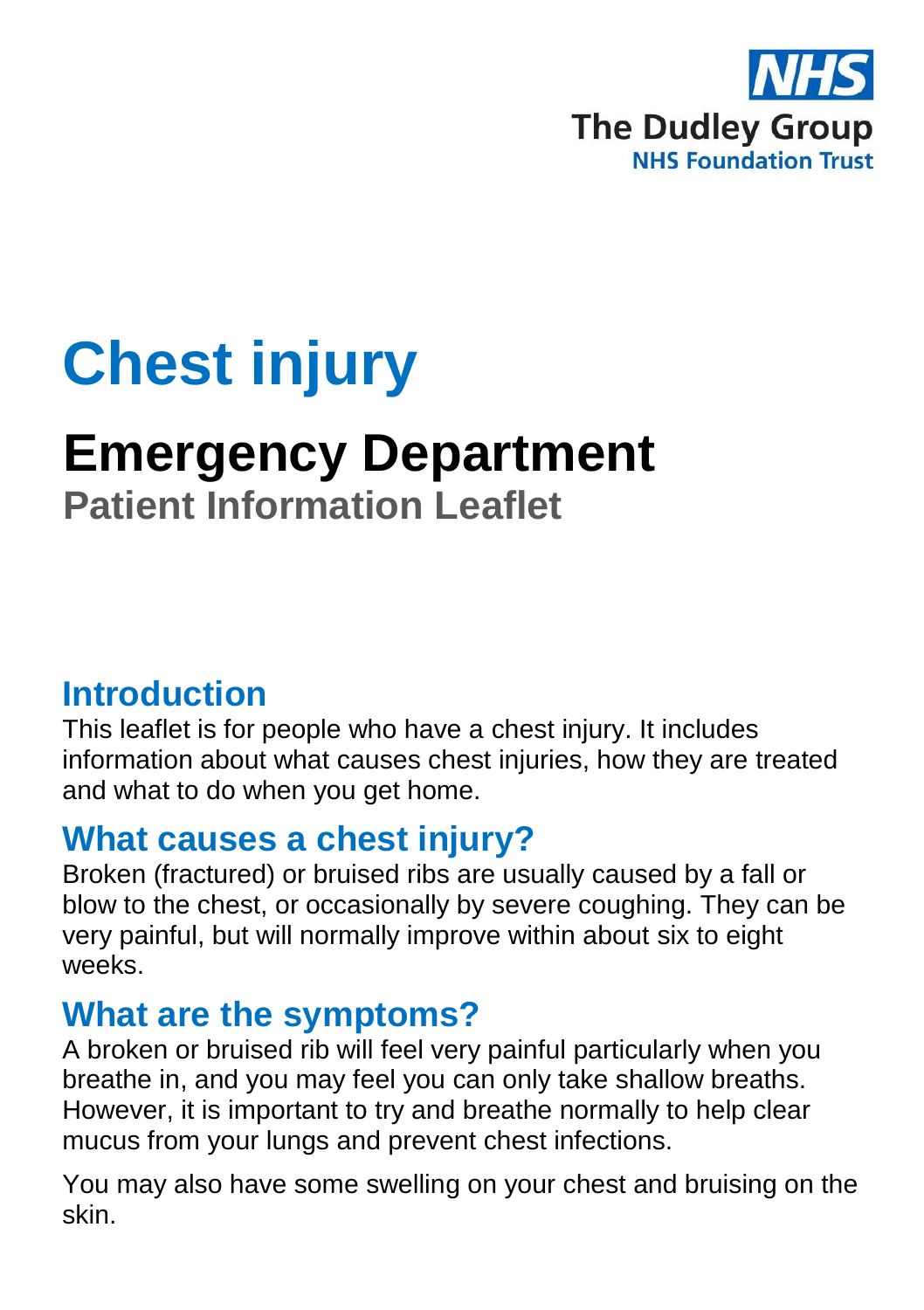## **How is it diagnosed?**

The healthcare practitioner who sees you in the Emergency Department will examine you. He/she will let you know if they think you need an X-ray. X-rays are often not needed because treatment for a single broken rib or bruising is usually the same.

#### **How can I care for my injury?**

Your ribs should heal gradually over six to eight weeks. You can help by:

- Regularly taking painkillers such as paracetamol and ibuprofen, if you can take them (always read the label; do not exceed the recommended dose).
- Holding an ice pack wrapped in a tea towel on your chest regularly during the first few days to reduce the pain and swelling. You can use a bag of frozen vegetables if you do not have an ice pack.
- Resting regularly  $-$  you may have to take time off work especially if your work involves physical labour or the pain is severe.
- Keeping moving in between rest periods. Walking around and moving your shoulders occasionally can help with your breathing and help clear any mucus from your lungs.
- Holding a pillow against your chest if you need to cough.
- Carrying out breathing exercises to help keep your lungs clear. Take 10 slow, deep breaths every hour, letting your lungs inflate fully each time.

## **What precautions should I take?**

#### **Do not:**

- Wrap a bandage tightly around your chest as this will stop your lungs expanding properly.
- Take any cough medicine. Not clearing mucus from your lungs can lead to a serious chest infection.
- Lie down or stay still for long periods.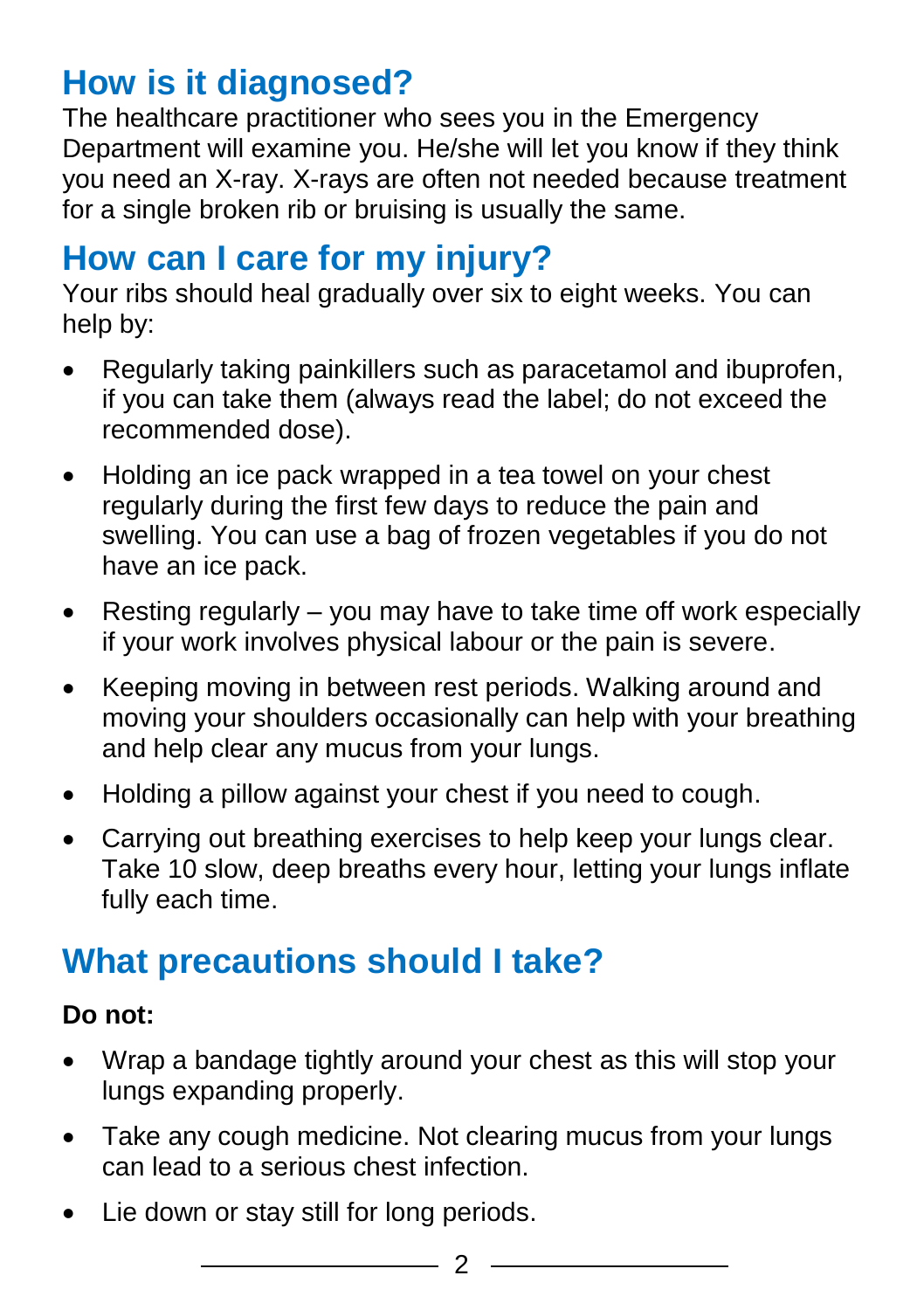• Strain or lift heavy objects until you are feeling better, as you may injure yourself further and take longer to recover.

If you smoke, stopping may also help your recovery. If you would like help with stopping smoking, contact your local pharmacy or GP for assistance.

#### **What should I look out for at home?**

Call NHS 111 or return to the Emergency Department immediately if you get any of the following:

- Increasing shortness of breath.
- A high temperature (fever).
- Coughing up blood.
- Abdominal pain.
- Blood visible in your urine.

Seek a review with your GP urgently if you have any of the following:

 Uncontrolled pain (not able to take deep breaths or cough despite taking regular painkillers).

Advise the GP receptionist of your symptoms and anticipate a same day review to address your pain relief. If this is not achieved, you are at risk of developing a chest infection associated with only taking shallow breaths.

#### **Follow-up care**

You should not usually need any follow-up care. However, if you have queries or concerns when you get home, please contact your GP or NHS 111.